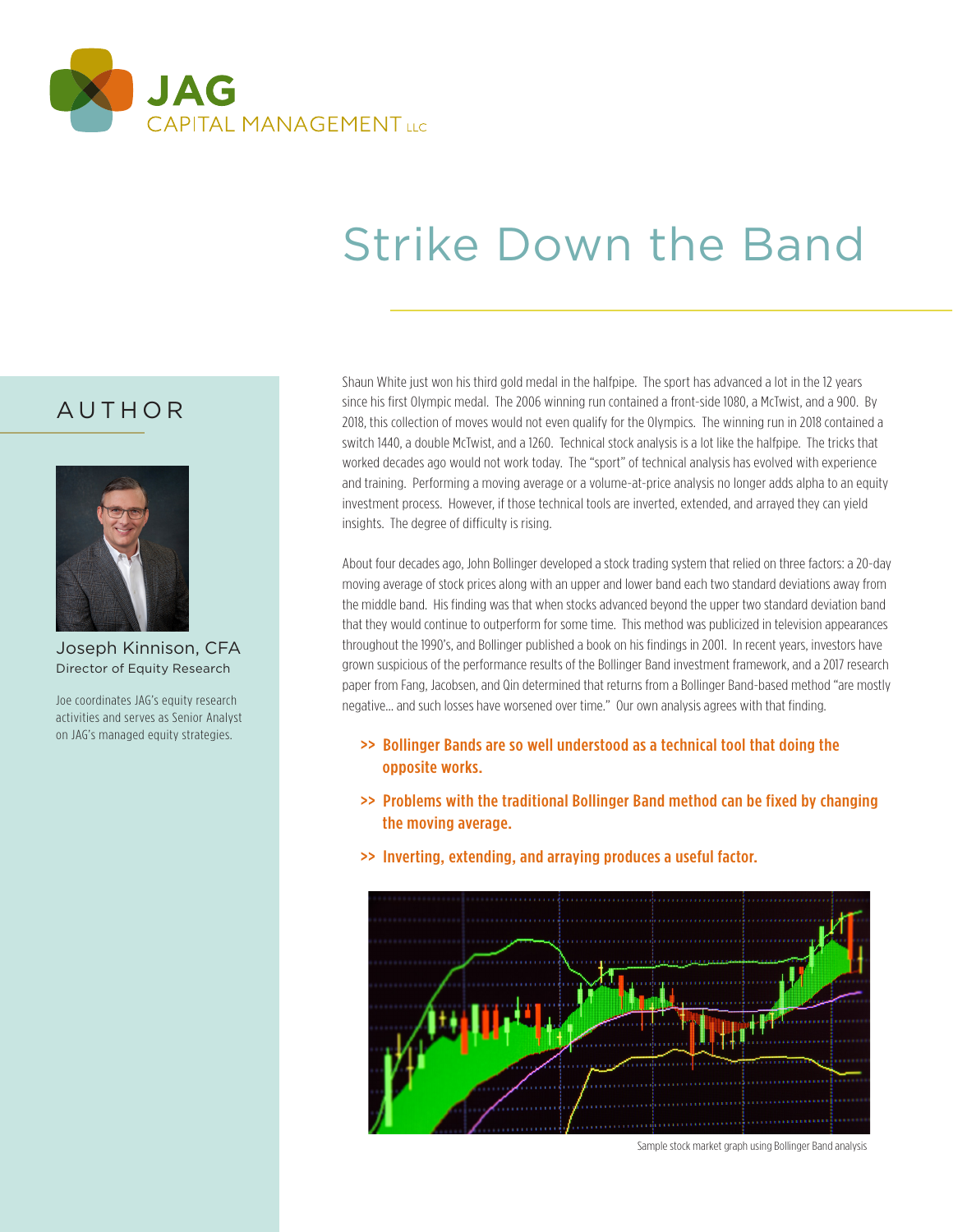# Opposite Day

Bollinger Bands are comprised of readily available price information and simple statistical concepts. As such, the bands were pretty easy to copy, especially as computer resources became more inexpensive and more available. As investors widely reproduced the Bollinger Bands, the returns from what was once a market anomaly have disappeared. So much did the performance change, in fact, that using the Bands the opposite of the original design yields performance in excess of broad market benchmarks. Looking at the chart below you will see equity security performance distinguished by Z-scores. Z-scores represent the "bands" set two standard deviations away from a central moving average. Our data shows that the lowest Z-scores, or stocks two or more standard deviations below the middle band, have outperformed both the S&P 500 and, even more so, the highest Z-scored stocks over the last 20+ years. Since a year after the publication of Bollinger's book in 2001, what could be described as the opposite of his recognized anomaly has performed well.

Buying stocks after a significant gap up, consolidation, and then new high, Bollinger's method has been a loser both cumulatively and in 13 of the last 16 years. Instead, buying stocks after a significant gap DOWN yields substantial relative performance over time. This is the sort of thing that happens on Wall Street. When everyone believes the same thing, often the investment opportunity is to take the other side. That was true in the financial crisis and true in this year's volatility correction.

#### **Cumulative Return for Russell 1000 Growth Firms with Low 50-Day ZScores\*** (blue line) **High 50-Day ZScores\*\*** (orange line), S&P 500 (green line)



 \*Low 50-day ZScores = Russell 1000 Growth constituents in top decile (D1) when sorted by 50-day ZScores based on price \*\*High 50-day ZScores = Russell 1000 Growth constituents in bottom decile (D10) when sorted by 50-day ZScores based on price

Source: Bloomberg, JAG Capital Management



 $\overline{\phantom{a}}$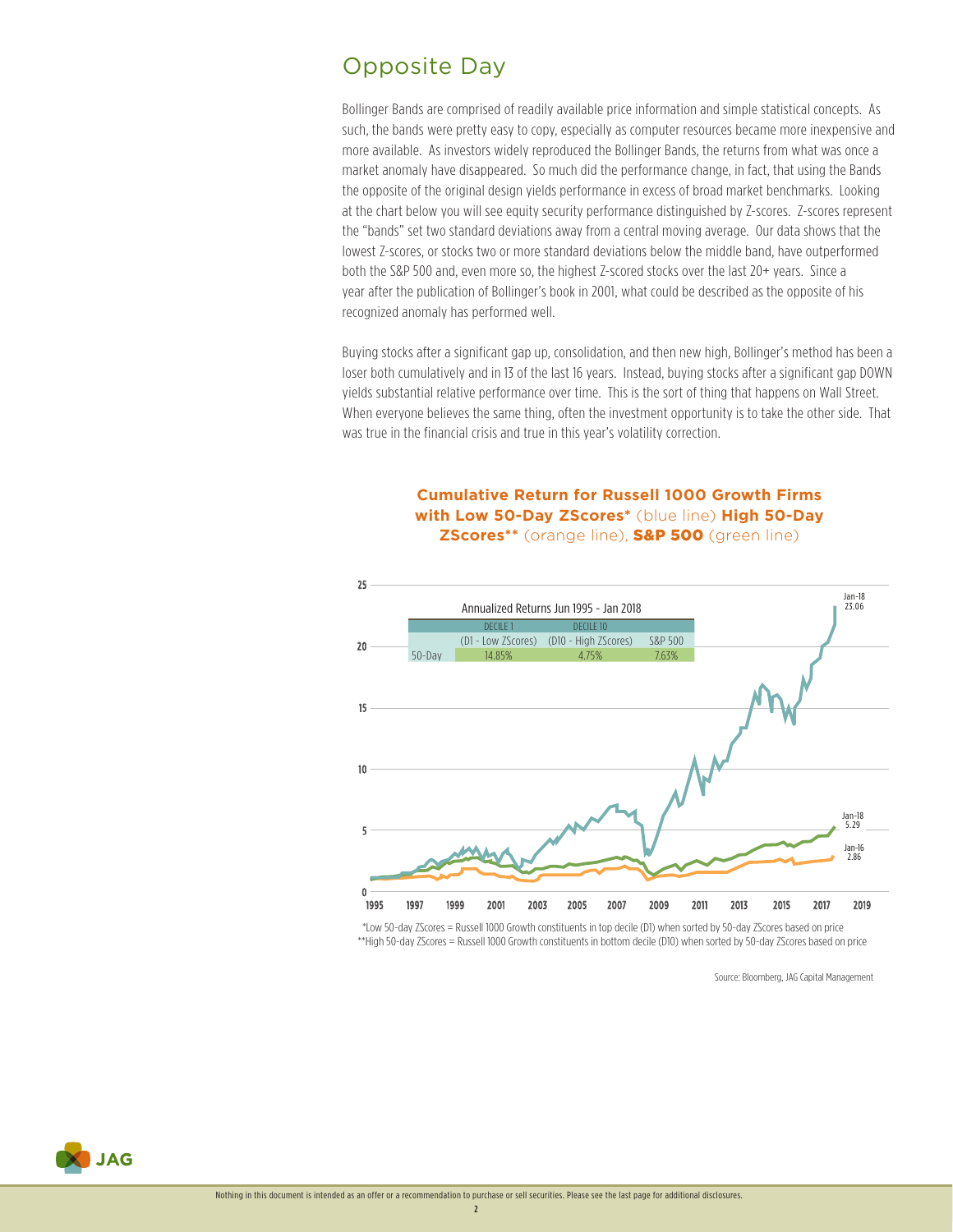# "Recalculating" My GPS Device

The Bollinger Band method no longer works structurally as originally designed. However, shifts to the time frame of the moving average used for the center point of the Bollinger Band system can yield positive results. While our tests show that looking for positive gaps two deviations above a 21-day moving average may be the worst performing application of the Bollinger Band (this is the original design), applying the technique to a 200-day moving average does generate a positive return profile. In the chart below high Z-scores relative to a 200-day moving average beat both the S&P500 and the low Z-score constituent. Time frame appears to be an issue for those using Bollinger Bands. Using a 21-day moving average, the opposite of the traditional methodology works best. Using a 200-day moving average, buying upward gaps does work to the benefit of the investor. To the best of our knowledge, John Bollinger did not consider this timeframe himself. In a 1997 interview in AIQ, John Bollinger described his process as centering on a three-to-six month time frame. Using a full trading year moving average, we believe that a Bollinger Band break-out may help identify momentum stocks whose performance persists for a long period following a sudden positive move.

**with Low 200-Day ZScores\*** (blue line) **High 200-Day ZScores\*\*** (orange line), S&P 500 (green line)

**Cumulative Return for Russell 1000 Growth Firms**



 \*Low 200-day ZScores = Russell 1000 Growth constituents in top decile (D1) when sorted by 200-day ZScores based on price \*\*High 200-day ZScores = Russell 1000 Growth constituents in bottom decile (D10) when sorted by 200-day ZScores based on price

Source: Bloomberg, JAG Capital Management

3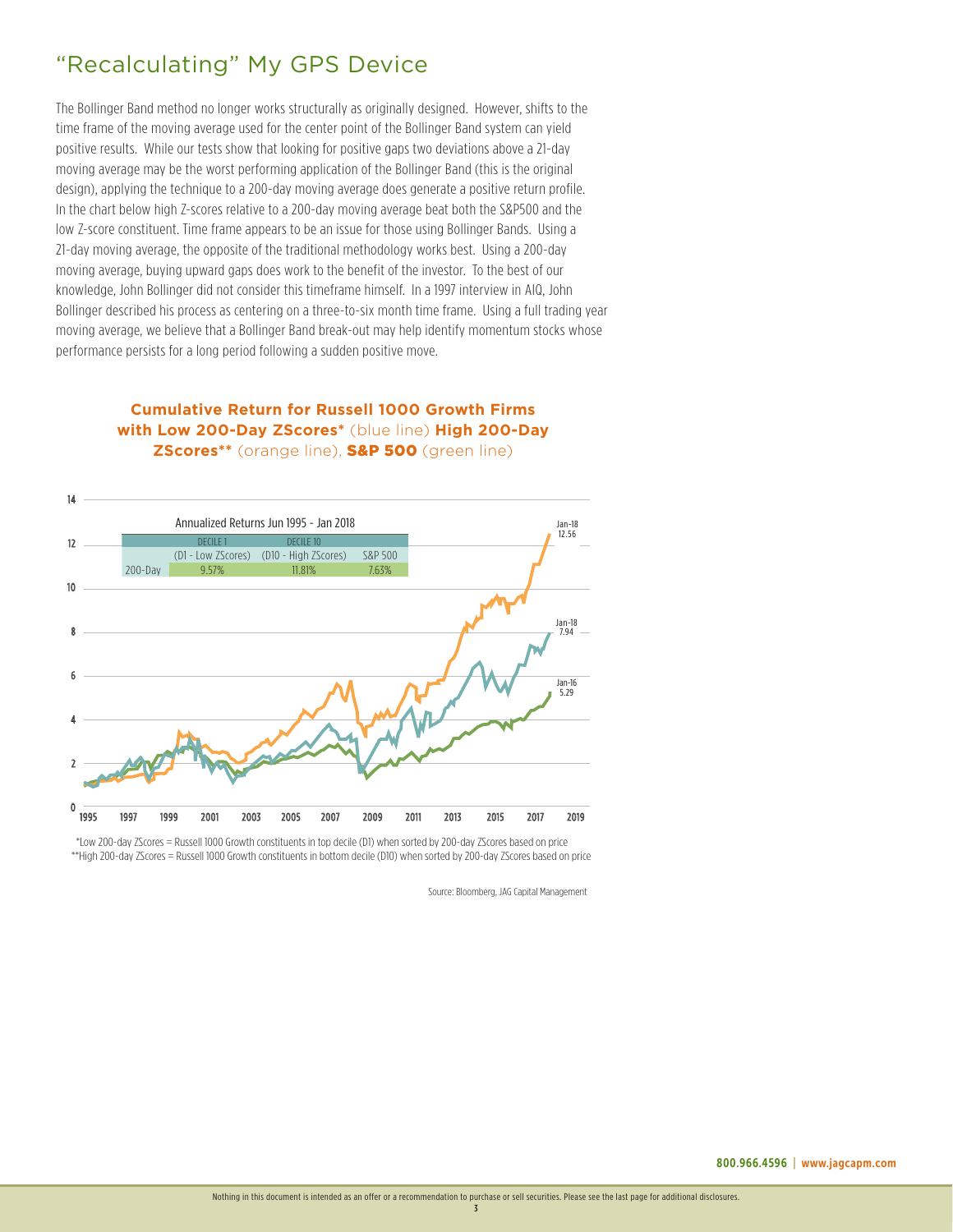## Next Level

Although utilizing a Bollinger Band-based method using a 200-day central moving average does work, JAG believes that there are better momentum factors. As such, our focus remains on shorter term central moving averages as a basis for the trading tool. Again, our research supports using the INVERSE of the traditional Bollinger Band design. We would be buyers of stocks gapping down and sellers of stocks gapping up, all other factors equal. Our experience with using Bollinger Bands is that trading costs can be high using an indicator based on 21-days of price data. We experimented with other data sets, and we concluded that using a longer moving average as the basis for our Z-scores preserved much of the alpha generated by the inverse Bollinger Band trade while reducing the turnover prompted by the factor. Second, JAG believes that perspective is required for the useful interpretation of Z-scores. We percentile rank Z-scores to view results in comparison to those of other growth stocks. In so doing, we believe that we see the relative significance of the measure, giving more perspective.



#### **Annualized Returns Low Z-Score Stocks** (blue bars) **vs. High Z-Score Stocks** (orange bars)

# Conclusion

Some traditional methods of technical analysis have been so well incorporated by equity market participants that it has created a situation where the opposite of the original method is now true. At JAG Capital Management, we believe that re-analyzing traditional methods, adjusting parameters, and adding some modern upgrades can produce differentiated and impactful investment factors. These factors comprise our J-score tool.



4